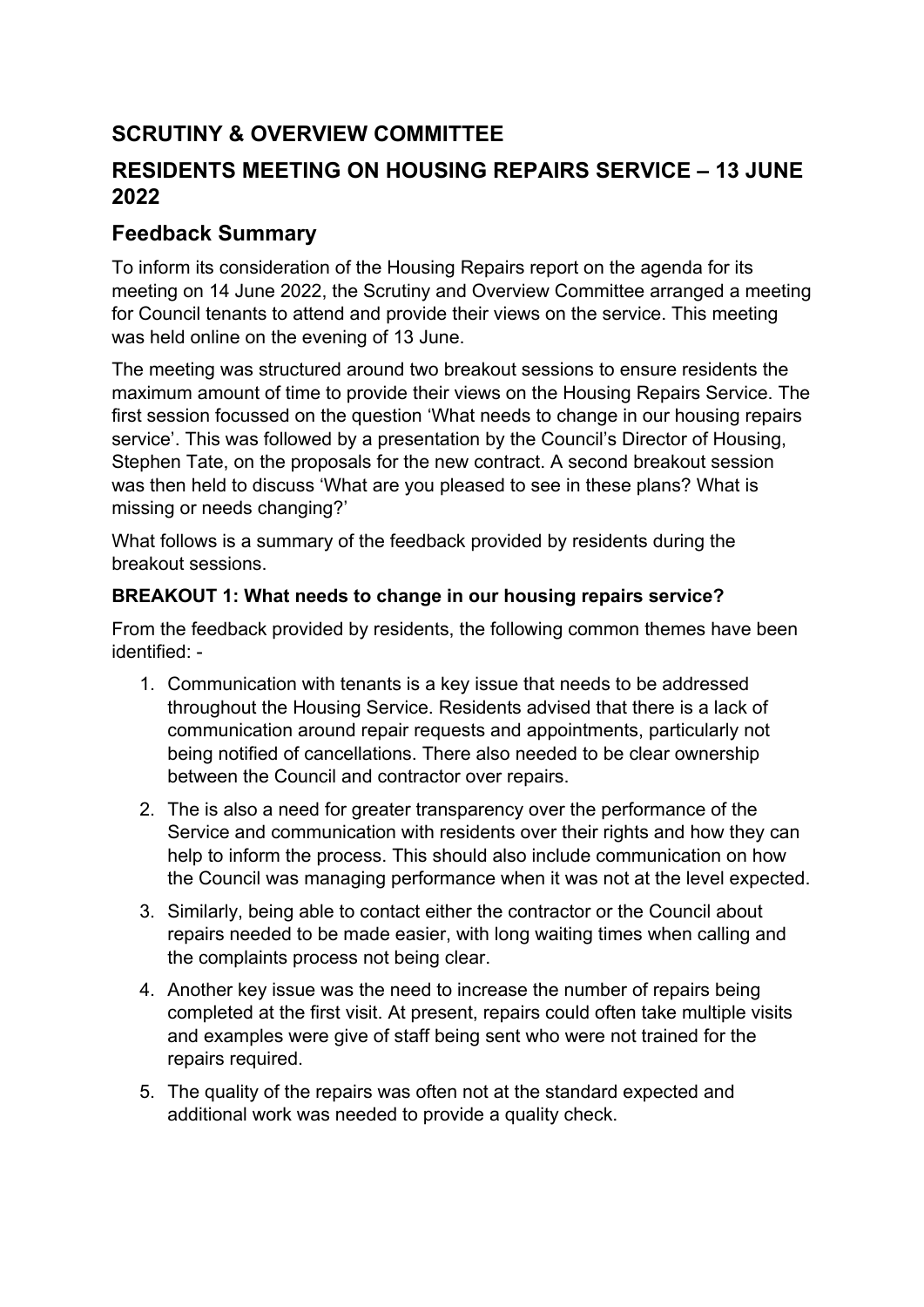- 6. Contractors do not understand those buildings of non-standard construction. They also do not have plans or knowledge of the building in terms of pipes and services, which results in repairs not being completed.
- 7. There was a concern that the needs of those with disabilities are ignored or not prioritised appropriately.
- 8. Given the long history of poor performance, there was clear lack of trust in the Council, which would need significant time and effort to rebuild. It was also felt that the views of residents could often be dismissed by the contractor and Council, which added to the lack of trust.
- 9. How the council deals with mould is an issue. Many residents live in homes with poor or no insulation, especially those who live in homes of non-standard construction. Residents are blamed for condensation when it is the lack of insulation that is the cause.
- 10.The Housing Service is understaffed, particularly block caretakers. Action needed to be taken to address this as soon as possible

#### **BREAKOUT 2: What are you pleased to see in these plans? What is missing or needs changing?**

From the feedback provided by residents, the following common themes have been identified: -

#### **What are you pleased to see in the proposals?**

- 1. The residents supported the proposal to split the contract, particularly for gas servicing. The acknowledgement that the procurement of the new contract would not stop the Council in-sourcing parts of the service in the future was also welcomed.
- 2. There was unanimous support for bring the contact centre in house, as it was hoped this would improve some of the issues around communication experienced by residents with the contractor.
- 3. The proposal to prioritise local recruitment was welcomed, with agreement that the contract should include incentives for the creation of local apprenticeships and employment.

### **What should be included or changed in the proposal**

- 1. There was a need to ensure that any potential contractor had specialist teams available for work on non-standard constructions. They also needed to have the plans for the buildings.
- 2. It would be good to provide residents with the ability to track the status of repairs on the phones or computer.
- 3. Whether in or out house, must have good communication and accountability.
- 4. Compensation: If an appointment is broken by the contractors, especially 3 or 4 times, contractor should pay a financial penalty to pay to the tenants.